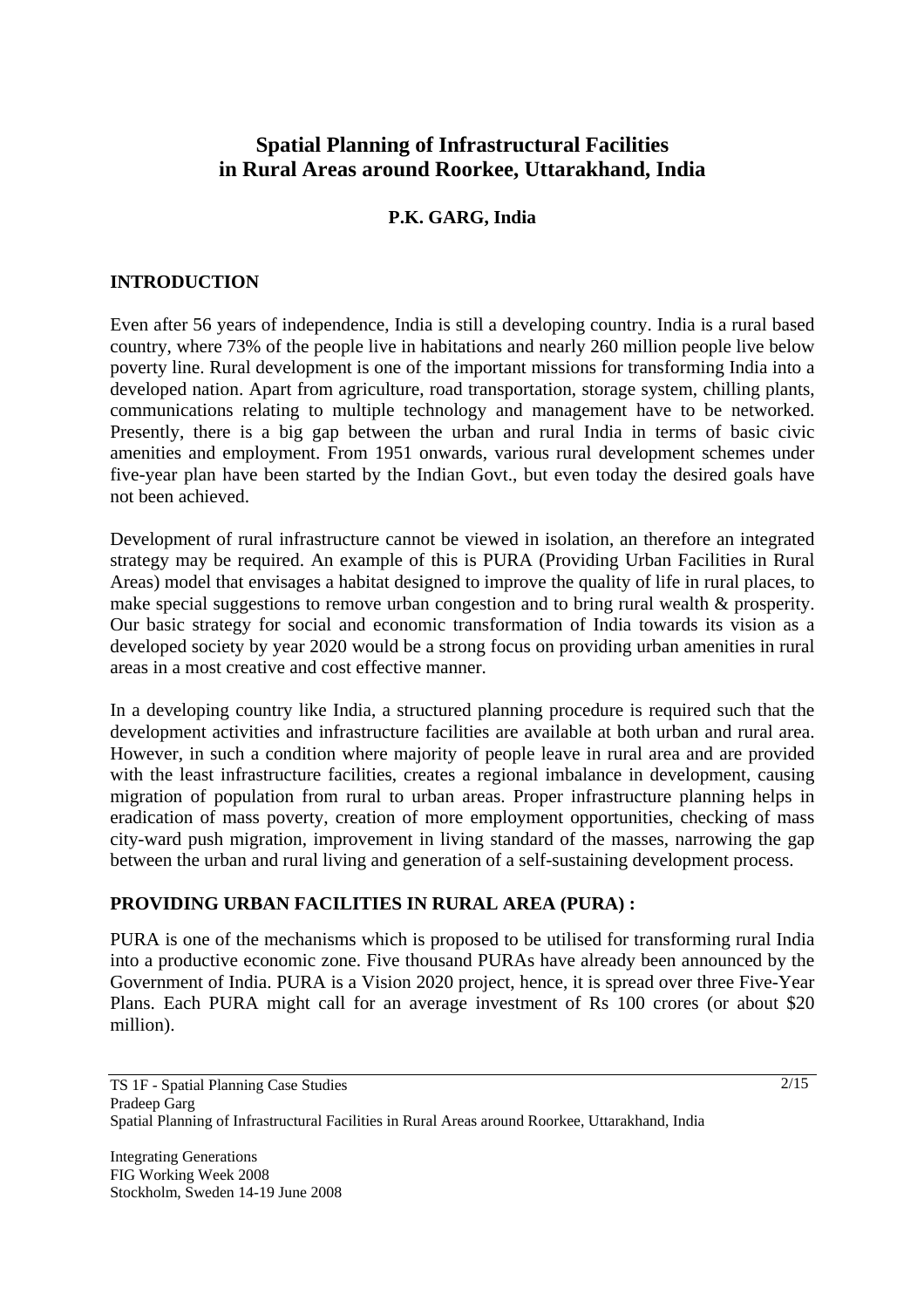PURA model is to be implemented on a cluster consisting of 10-20 habitations connected with a ring road of approximately 30 km in circumference, having physical, knowledge, electronic and economic connectivities (Fig. 1). This will integrate all the connected habitations into one market. The habitations will become a city of sorts with the potential to expand and accommodate a population of 3-5 lakhs.

To achieve the target, proper planning is required using a conceptual model. In order to address these considerations, it is necessary to integrate a large amount of spatial information and knowledge from several disciplines. Advances in Geographic Information Systems (GIS), multiple objective decision making and physical simulation make it possible to develop userfriendly, interactive, decision support systems for rural development planning and management.



### **ROLE OF GIS IN INFRASTRUCTURE PLANNING:**

Spatial data analysis is a multidisciplinary activity concerning water resources, geography, urban planning, hydrology and earth sciences. These data sets may be derived from text, maps, charts, organizations, aerial photographs, satellite images and ground information. The management and analysis of such large volumes of spatial data require a computer-based system called Geographic Information System (GIS) which can be used for solving complex geographical, hydrological and planning problems.

GIS is defined as system of computer hardware and software, designed to allow users to collect, manage, analyze and retrieve large volumes of spatial referenced data and associated attributes collected from a variety of sources. In planning process at regional level, integration

Integrating Generations FIG Working Week 2008 Stockholm, Sweden 14-19 June 2008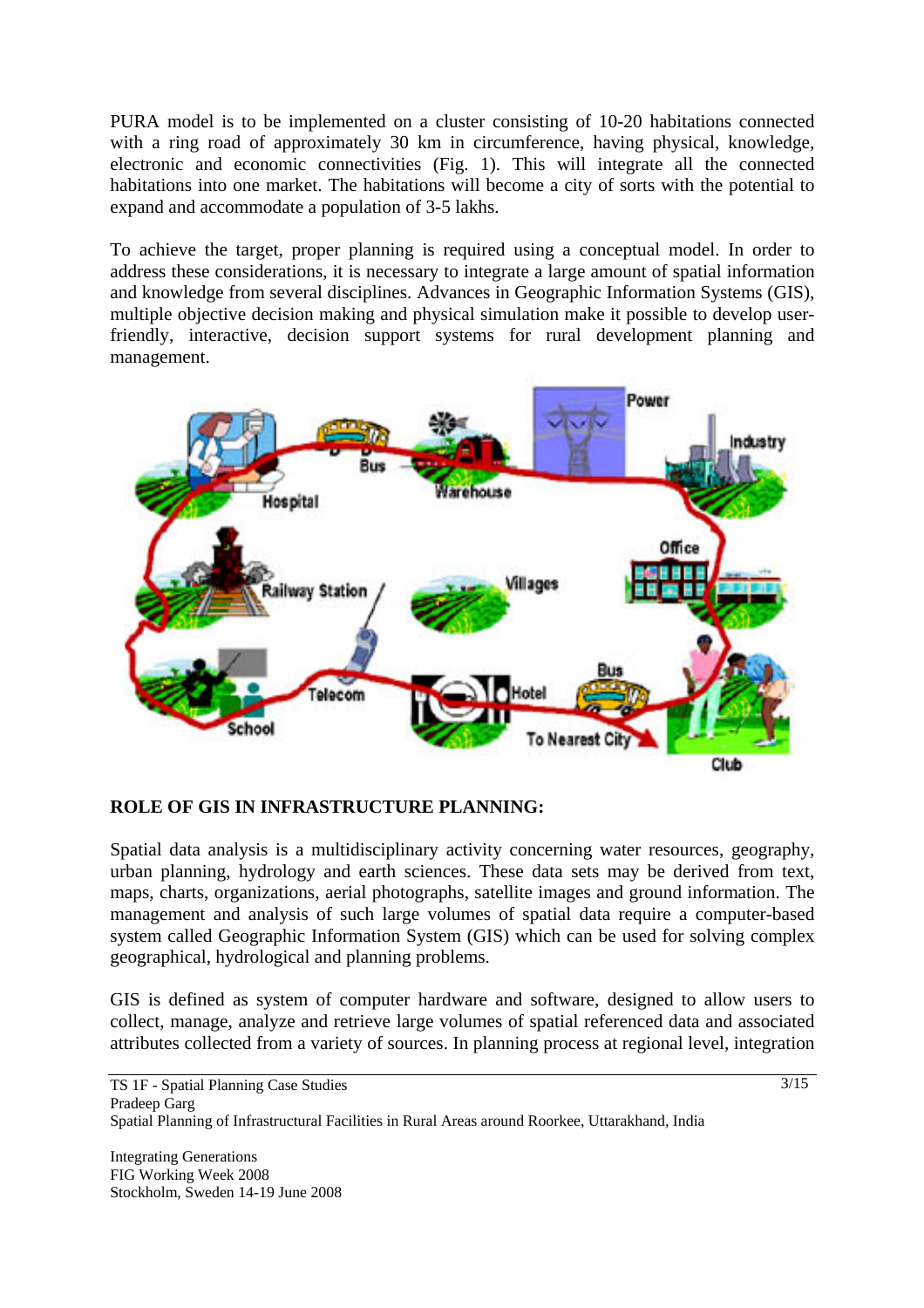of various spatial data and their attributes is required to arrive at different alternatives. GIS is a useful tool for the integration and analysis the multi-thematic information for a particular application, thereby, providing managers and planners with necessary tools for generating new information from existing thematic layers of information required for a particular need.

In GIS, both spatial (*e.g.*, satellite images, maps) and non-spatial (*e.g.*, census surveys) data may be integrated and a set of spatially registered layers can be analysed independently or in combination. GIS supports multiple views of data and yet provide integration that would minimize redundancy and maintain data integrity and security. It allows concurrent access to multiple users and processing of user transactions in an efficient manner.

# **GIS BASED APPROACH – A CASE BASED STUDY**

The present study emphasizes the power of GIS technology which will help the Government of Uttarakhand State to better understand and evaluate the spatial data of Roorkee cluster by creating graphic displays and identify gaps in existing facilities using scientific criteria. GIS shall also be used to optimize the use of facilities required to be provide in the study area. As GIS does more than just display the data; it enables the users to dynamically analyse and update the information linked to those locations spatially, and therefore can help to further strengthen the e-governance.

In the long run, it is necessary to improve quality of life of rural habitation by providing them modern economic linkages. To achieve this, economically viable cluster of habitations have to so created through a mission mode programme into physical, electronic, and knowledge connectivity, leading to the sustained economic prosperity for the group of habitations. The objective is to make India's rural areas as attractive to investors as its cities are. Then, rural areas will generate urban-style employment to halt rural-urban migration.

## **(A) The Study Area**

The study areas covers Roorkee and its surrounding area, which is situated between  $77^0$  55'- $78^{\circ}$  00' East longitudes and 29 $^{\circ}$  45'-29 $^{\circ}$  55' North latitudes. Roorkee, a quite city of moderate size in the district of Haridwar (Uttarakhand), and is located on the banks of the upper Ganga Canal, which takes off from Haridwar, about 30 km away. About 30 km south of the Shivaliks, 170 km north of Delhi on the Delhi-Dehradun-Mussoorie highway and 55 km Roorkee-Haridwar-Rishikesh road takes off from Roorkee, which further leads to Badrinath, Kedarnath, Gangotri, Yamunotri (all Hindu pilgrim places) and the northern national boundary. Fig. 2 shows the study area which covers 23 habitations in and around Roorkee area within a radius of 4 km from Roorkee city.

Data regarding roads, rail, river, canal, telephone line, power line, etc., are gathered from 53G/13 toposheet and field visits. Demographic data, agro-economic data, socio-economic data are collected from various literature, atlases, organizations, reports and personal field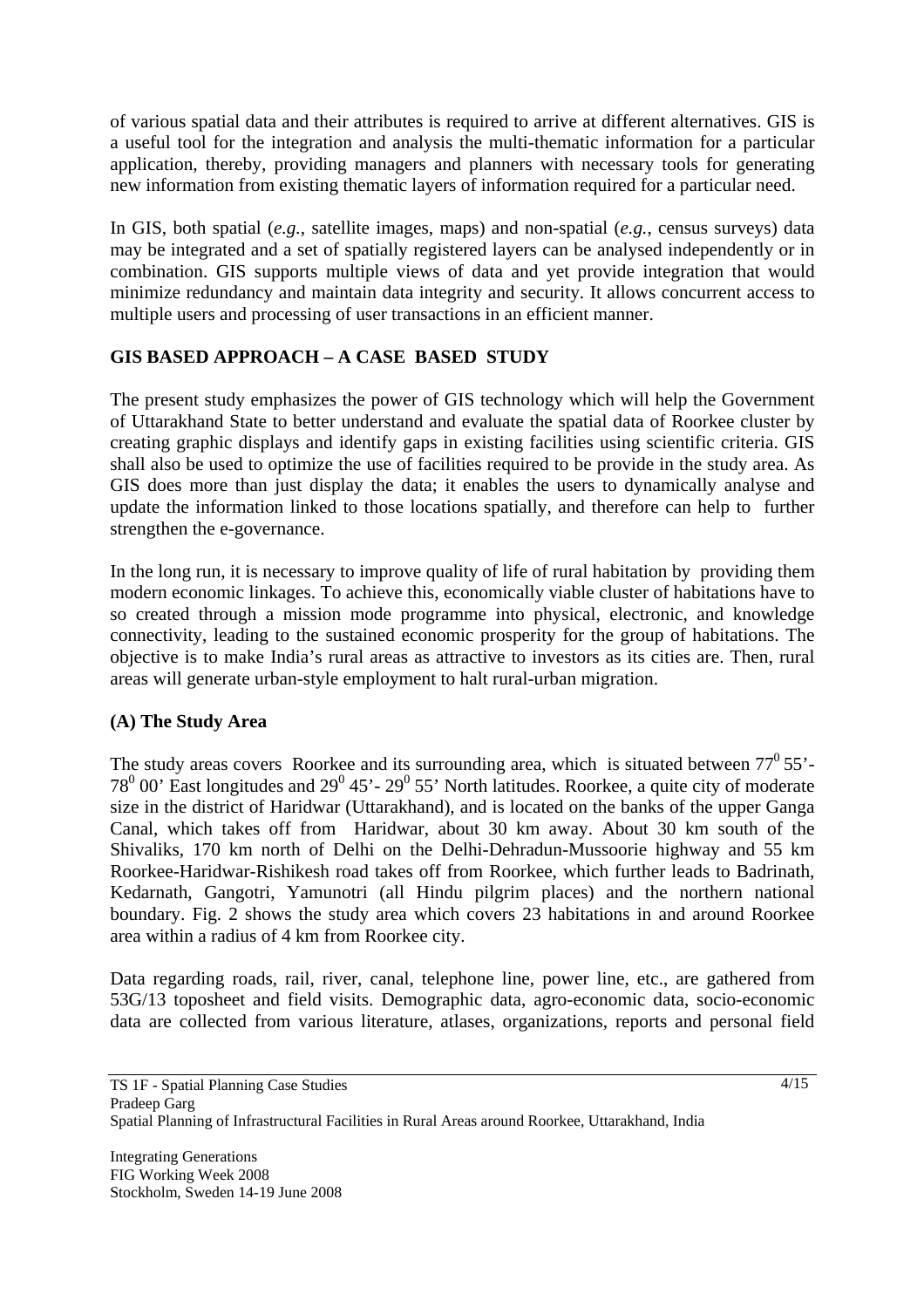visits in each habitation. The following parameters are required to be studied and analyzed for the overall development of rural areas:

- 1. **Physical connectivity:** It includes transportation, power, basic infrastructure, availability of goods, tourism, etc.
- 2. **Economic connectivity:** It includes employment, economic strengthening, banks and cooperatives, market & service centers, women empowerment, small-scale industries, quality of life, etc.



**Fig. 2 :** Location of 23 habitations in and around Roorkee

3. **Electronic connectivity:** It includes telecommunication, computer literacy, teleeducation, such as cyber cafés, internet facilities, tele-medicine, e-governance, such as tele-info centre, habitation info grid, etc.

Integrating Generations FIG Working Week 2008 Stockholm, Sweden 14-19 June 2008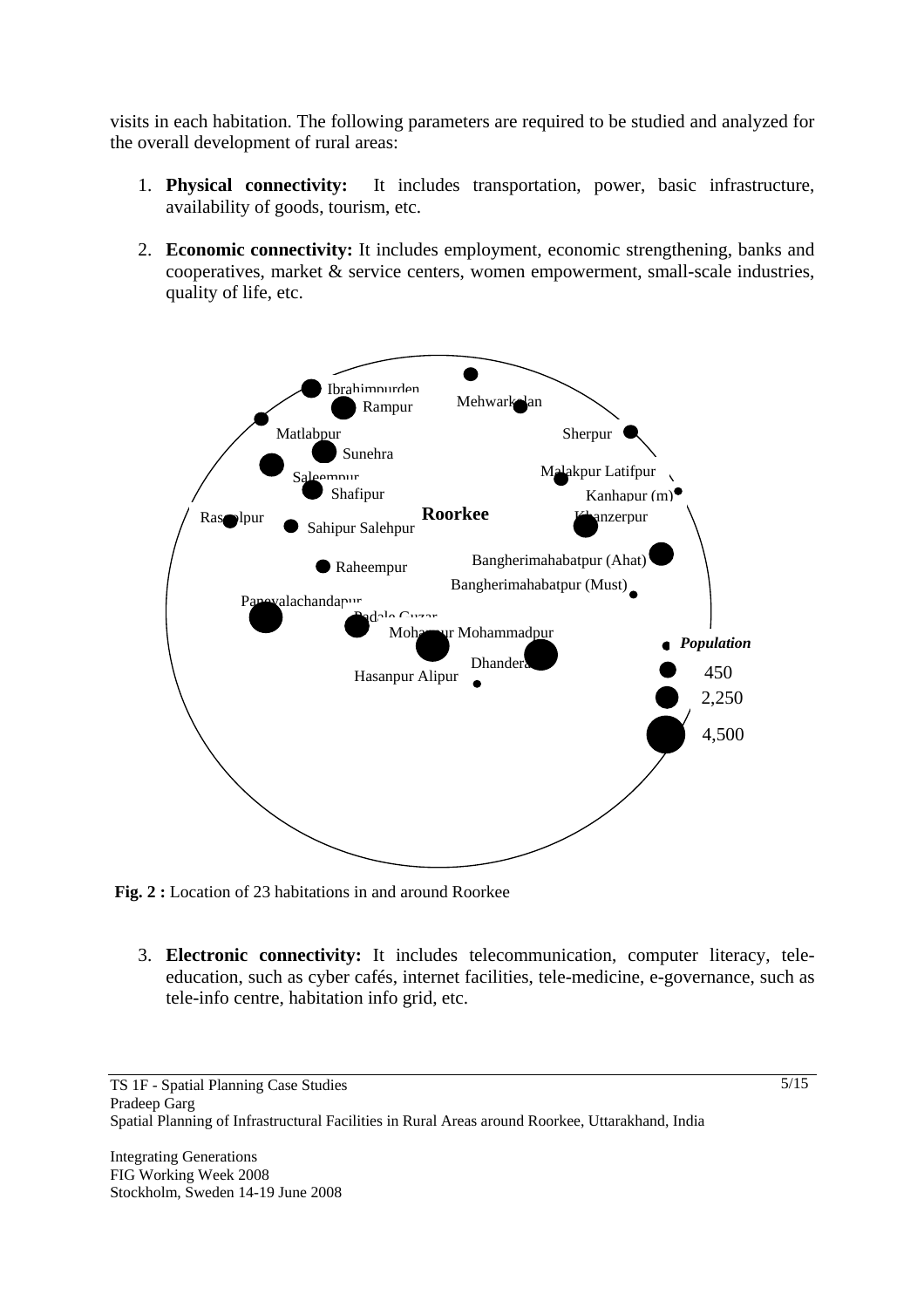**4. Knowledge connectivity:** It includes vocational training centres, professional institutes, sectoral planning and management related to health, environment, and drinking water and sanitation, non formal education, community participation etc.



Stockholm, Sweden 14-19 June 2008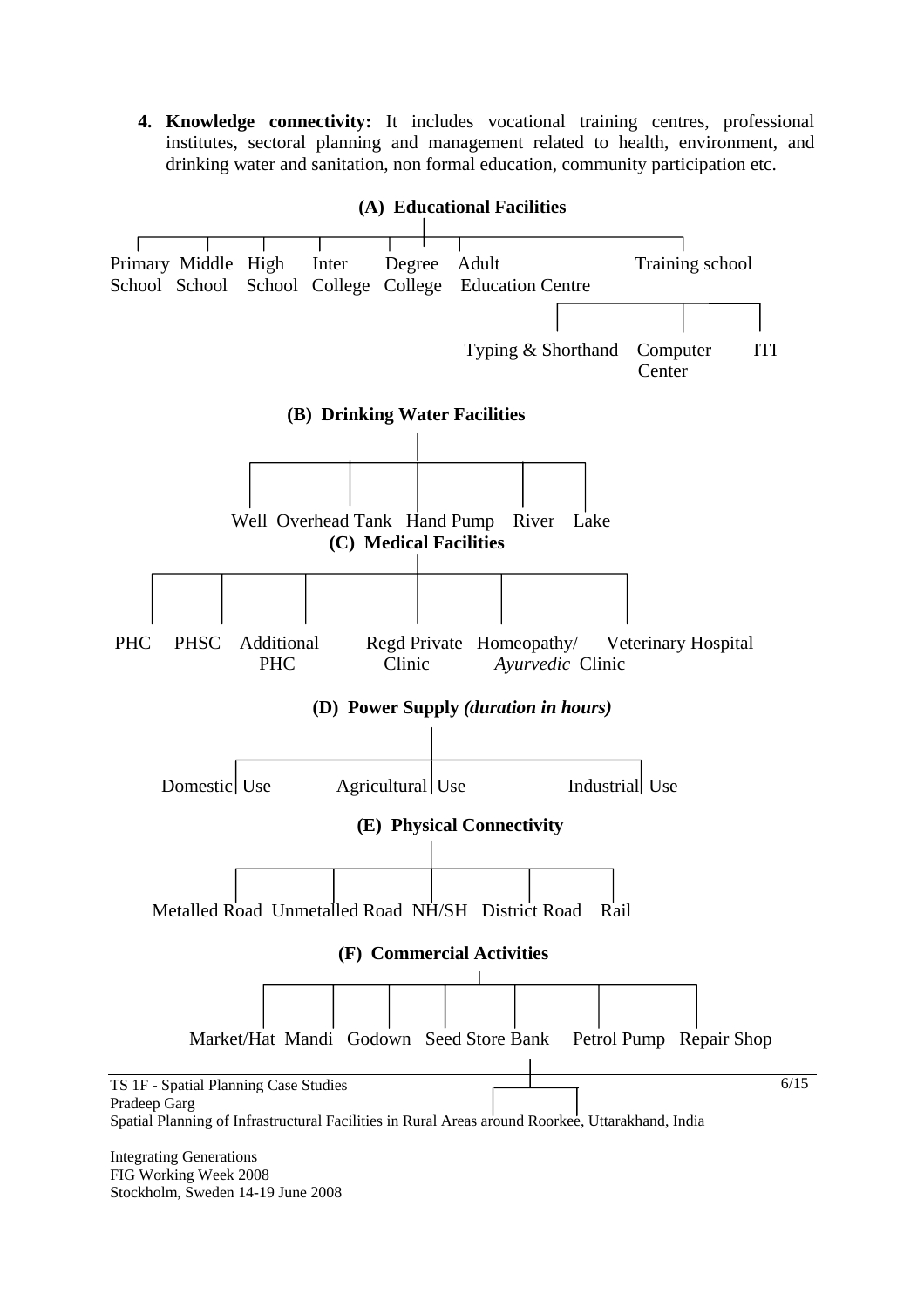

**Fig. 3:** Data collected in the study

In total, the study area has 23 habitations. All these habitations with their administrative boundaries have been digitized in GIS. The non-spatial attribute data are incorporated to each of the habitations. The software used for the present study include Arc GIS and Microsoft Excel, and programs are developed in VB 6.0.

The following digital maps have been created in GIS environment. Extensive field visits have been carried out to collect the information on various facilities habitation-wise. Out of 111 parameters, the following parameters which can be shown in spatial form are considered in GIS environment for spatial analysis.

**Total Population :** The habitations have been classified into five categories i.e. (i)  $\leq 1000$ , (ii) 1001 - 2500, (iii) 2501 - 5000, (iv) 5001-10000, and (v) > 10000. The population has been further classified into three community i.e., Hindu, Sikh, and Muslim. In the study area, fourteen habitations have majority of Hindu community, one habitation has majority of Sikh community, and six habitations have majority of Muslim community. Two habitations i.e. Bangerimahabatpur Ahat and Hasanpur Alipur have very little population. A total of 23 habitations and their codes and population statistics (1991 and 2005) are shown in Table 1.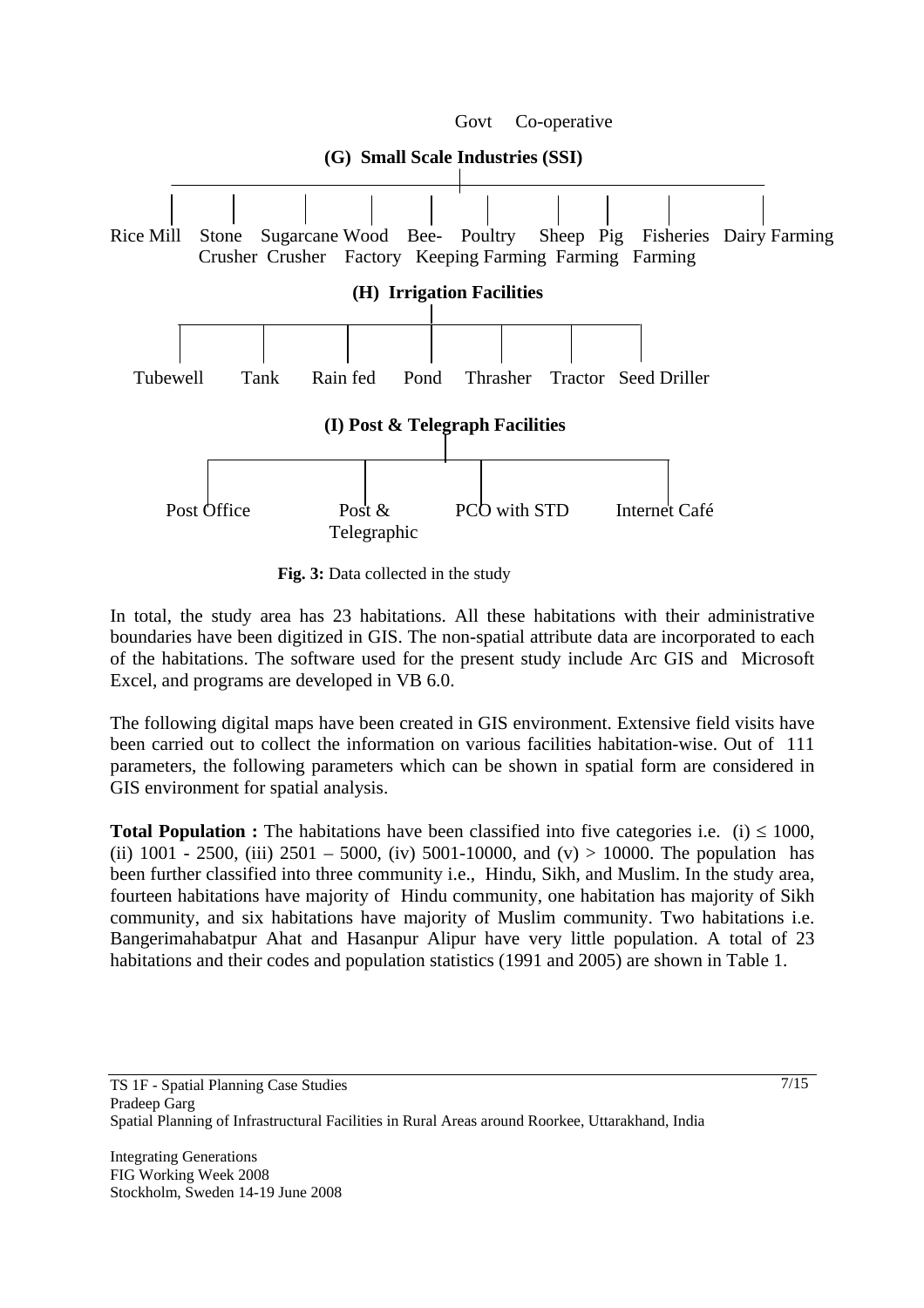| Sl.            | <b>Habitation</b> name | Codes | <b>Area</b> | Population     | Population |
|----------------|------------------------|-------|-------------|----------------|------------|
| No.            |                        |       | (Ha)        | (1991)         | (2005)     |
| 1              | Alamaspur              | 296   | 83.00       | 22             | 40         |
| $\overline{2}$ | Bangerimahabatpur      | 302   | 75.00       | 4312           | 16200      |
|                | (Must)                 |       |             |                |            |
| $\overline{3}$ | Bangerimahabatpur      | 303   | 140.00      | $\overline{a}$ |            |
|                | (Ahat)                 |       |             |                |            |
| $\overline{4}$ | Dhandera               | 322   | 310.00      | 10018          | 20500      |
| 5              | Ibrahimpurden          | 286   | 420.00      | 1671           | 3900       |
| 6              | Hasanpur Alipur        | 323   | 67.00       |                |            |
| $\overline{7}$ | Kanhapur (m)           | 227   | 110.00      | $\overline{a}$ | 2000       |
| 8              | Khanzerpur             | 301   | 150.00      | 4266           | 12500      |
| 9              | Malakpur Latiphpur     | 300   | 180.00      | 373            | 1495       |
| 10             | Matlabapur             | 287   | 110.00      | 902            | 2650       |
| 11             | MehwarKalan            | 213   | 360.00      | 646            | 10550      |
| 12             | Mohanpur-              | 321   | 230.00      | 5790           | 23500      |
|                | Mohammodpur            |       |             |                |            |
| 13             | Padale Guzar           | 320   | 240.00      | 4236           | 15040      |
| 14             | Paneyalachandapur      | 294   | 440.00      | 5526           | 11600      |
| 15             | Raheempur              | 293   | 130.00      | 1300           | 3450       |
| 16             | Rampur                 | 297   | 210.00      | 3742           | 11650      |
| 17             | Rasoolpur              | 291   | 140.00      | 1118           | 2170       |
| 18             | Roorkee City           | 999   | 1400.00     | 97064          | 97064      |
| 19             | Sahipur Salehapur      | 292   | 55.00       | 750            | 1730       |
| 20             | Saleempur Rajputan     | 288   | 220.00      | 3592           | 15300      |
| 21             | Shafipur               | 299   | 3.60        | 1952           | 14400      |
| 22             | Sherpur                | 225   | 110.00      | 1037           | 2000       |
| 23             | Sunhera                | 298   | 41.00       | 2678           | 8900       |

Table 1 : Habitation name and their codes

**River Network :** The study area has Solani river flowing north-east and Upper Ganga Canal passing through Mewarkala, Roorkee city, Padale Guzar, and Mohanpur Mohammadpur habitations. The canal water is extensively used for irrigation purpose. Solani river mainly carries water during rainy season.

**Road Network:** The study area has national highway, *Pucca* road, *Kutcha* road, foot path and railway line (Fig. 3). The railway line is passing through Sahipur Salehpur, Dhandera, Roorkee city, Padale Guzar, and Mohanpur Mohammadpur habitations. National highway Delhi-Roorkee-Dehradun and Roorkee-Hardwar are passing through the area and connecting some habitations. All the habitations do not have *Pucca* roads. From the data, it is evident that road connectivity is essentially required in all the habitations. Some habitations need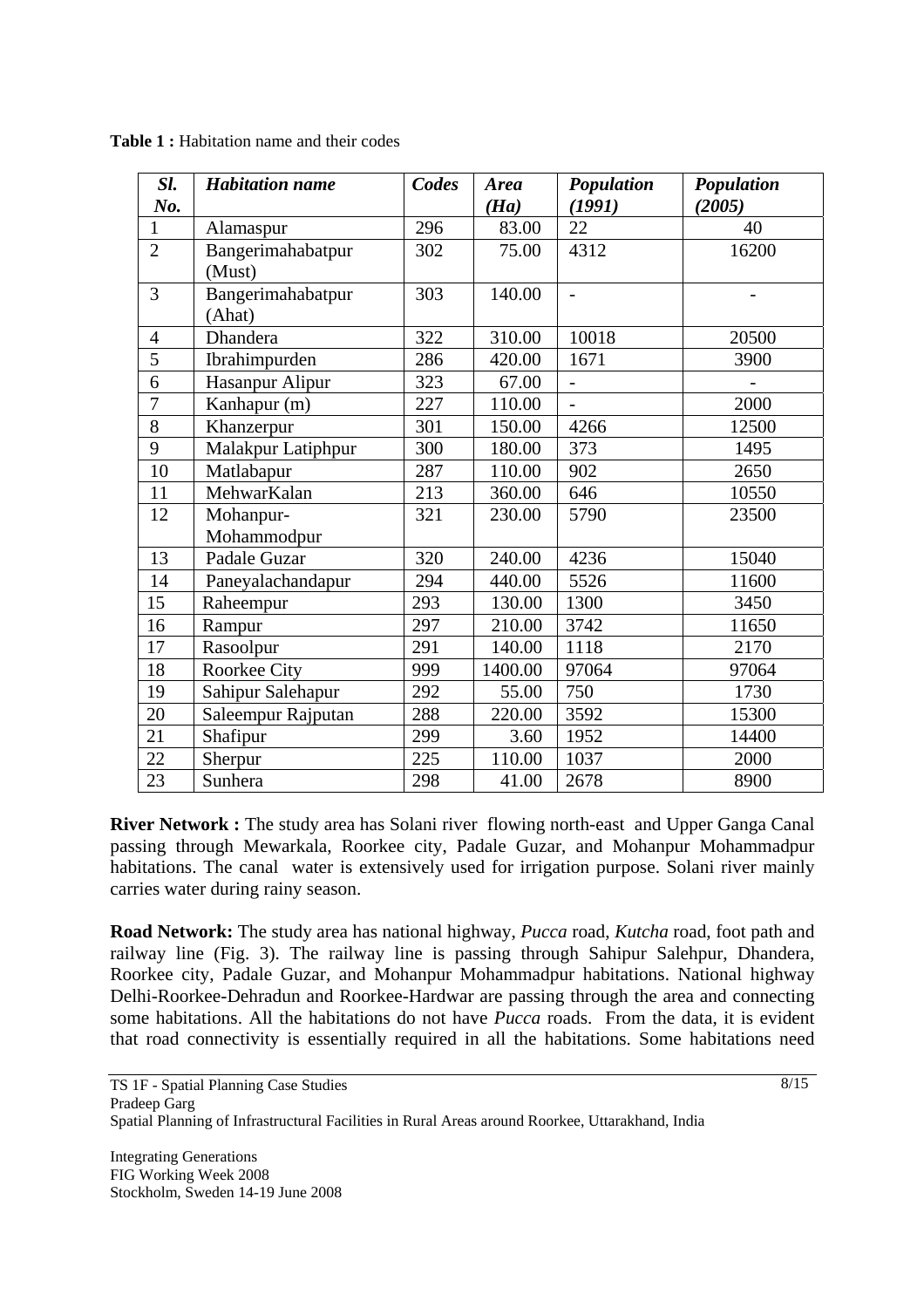additional roads while in other habitations existing *Kutcha* road needs to be converted into *Pucca* roads.



**Fig : 3** Road Network Map

## **(C) Development of Various Facility Indices**

It is important to study the above facilities in combination. To integrate various thematic layers of above facilities created in GIS software, it was necessary to write computer programs. One of the ways to integrate these layers is combing them theme-wise (i.e. merging them together representing one major facility, like education, medical, communication, transportation etc.). For each major facility, most popular and widely accepted approach is to find cumulative weight by assigning weights to each parameter under that major facility. To find various major facilities indices, computer programs have been developed in VB 6.0. These indices are explained below: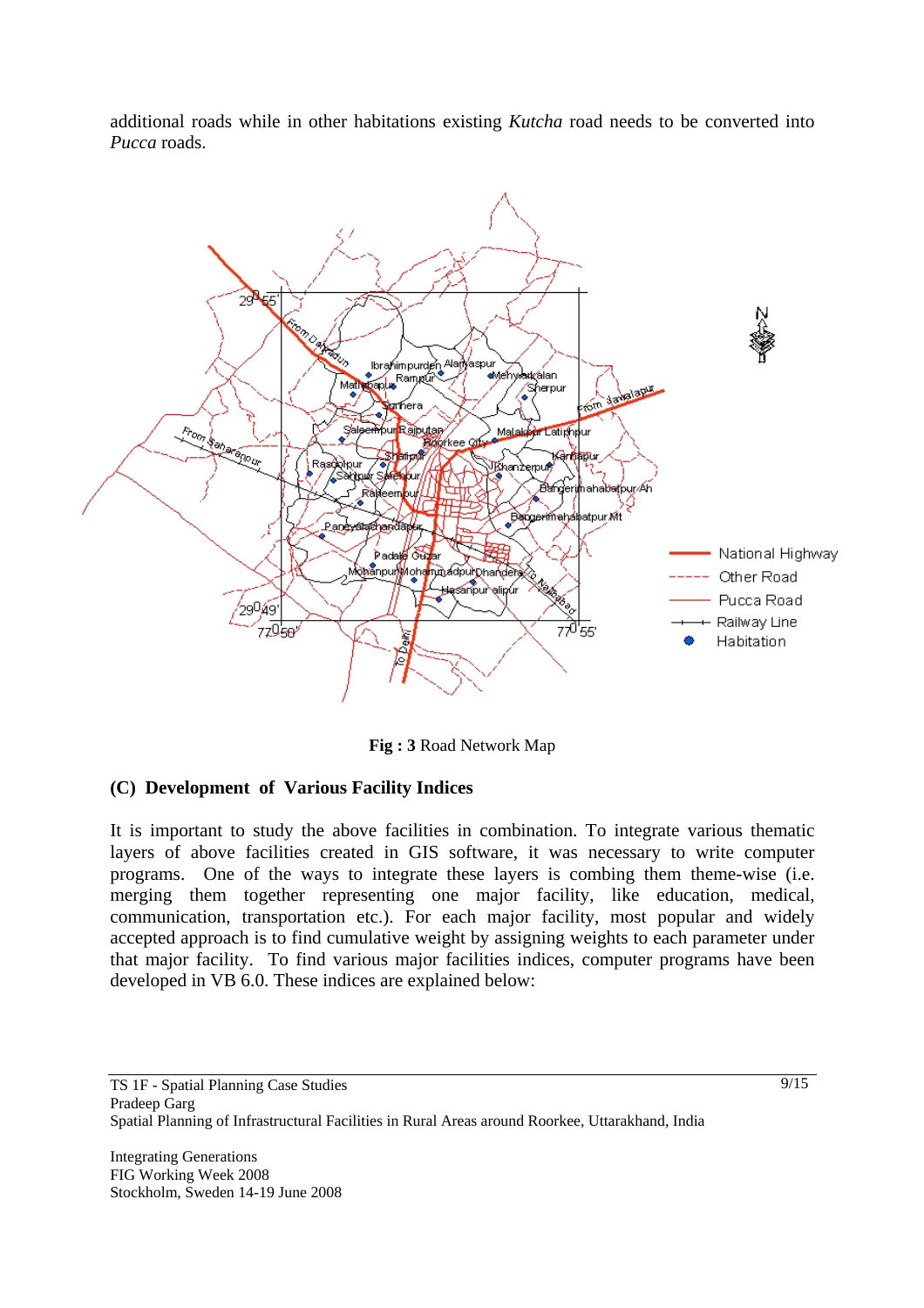#### **(1) Educational Facility Index (EFI)**

The Educational Facility Index (EFI) is a measure of the importance education from settlement point of view. EFI has been calculated using weighted indexing method, as given below. If  $I_i$  is the index of particular function "f" of i<sup>th</sup> habitation, then: n

$$
\mathbf{I}_{i} = \sum_{j=1}^{N} \mathbf{W}_{j} \mathbf{X}_{j} \tag{1}
$$

Where  $W_i$  = Weight of  $i^{th}$  function

 $W_j = \frac{\text{Total no. of villages in block}}{\text{vilages having } j^{\text{th}} \text{ function}}$ 

 $X_i$  = Value or availability of j<sup>th</sup> function in i<sup>th</sup> habitation.  $N =$  Number of functions / facility available in i<sup>th</sup> habitation.

 $EFI_i = NI + PI + MI + HI + II$  (2)

Where  $PI = W_p * X_p$ 

 $N =$  Nursery school (Wt 1.50)  $P = Primary school (Wt. 1.17)$  $M =$ Middle school (Wt. 15.25)  $H = High school (Wt. 14.20)$  $I =$  Inter college (Wt. 3.00)

The EFI values are computed for each habitation and presented in Table 3. The highest value is obtained as 115.87 for Roorkee city, as expected because of availability of all types of educational facilities. Five habitations i.e. Alamaspur, Bangerimahabatpur Ahat, Hasanpur Alipur, Kanhapur (Must) and Malakpur Latifpur are found to have no educational facilities with EFI = 0. These habitations are categorized into 4 classes i.e. (i) EFI  $\leq$  10.00, (ii) EFI between 10.01 and 20.00 (iii) EFI between 20.01 and 50.00, (iv) EFI between 50.00 and 100.00 (v) EFI > 100.00. Twelve habitations fall under  $2^{nd}$  category, five habitations under  $3<sup>rd</sup>$  category and Rookree city under  $4<sup>th</sup>$  category.

### **(2) Medical Facility Index (MFI)**

The Medical Facility Index (MFI) is a measure of the availability of medical facilities in the habitation, and thus it is the level of importance based on medical facilities. It is calculated using the same method as for computing the EFI: n

$$
I_i = \sum_j W_j X_j
$$
\n
$$
j = 1
$$
\n(3)

TS 1F - Spatial Planning Case Studies Pradeep Garg Spatial Planning of Infrastructural Facilities in Rural Areas around Roorkee, Uttarakhand, India

Integrating Generations FIG Working Week 2008 Stockholm, Sweden 14-19 June 2008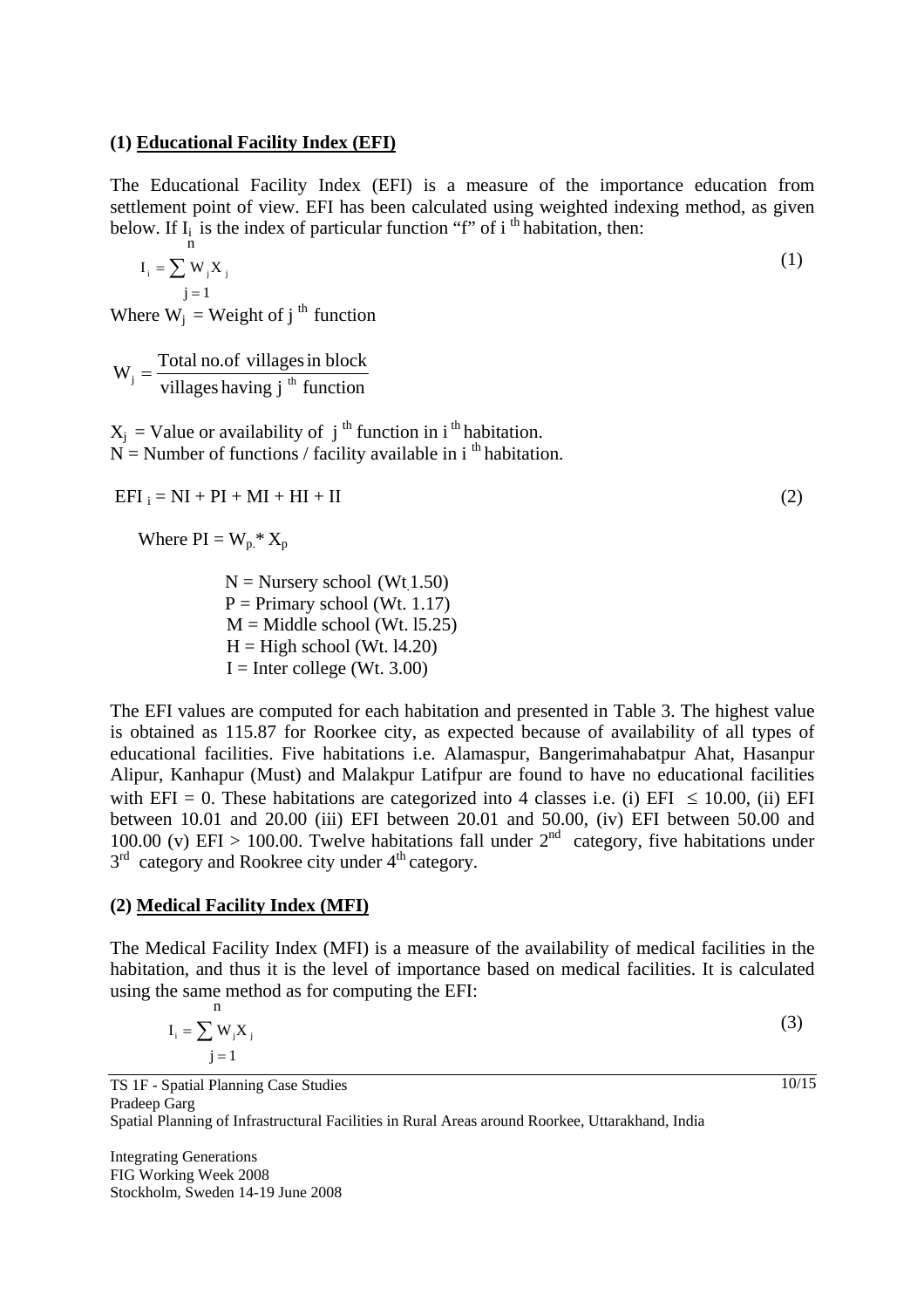Where  $W_j$  = Weight of j<sup>th</sup> function

 $W_j = \frac{\text{Total no. of villages in block}}{\text{villags having } j^{th} \text{ function}}$ 

 $X_j$  = Value or availability of j<sup>th</sup> function in i<sup>th</sup> habitation.  $n =$  number of functions / facility available in i<sup>th</sup> habitation.

$$
MFI = PHCI + COMMI + PVTI + HM\_AYI + VTI
$$
\n(4)

Where  $PHCI = W_p^* X_p$ 

| Sl.             | <b>Habitation Name</b>         | <b>EFI</b> | <b>Category</b>         | <b>MFI</b>       | <b>Category</b> | CFI              | <b>Category</b>     |
|-----------------|--------------------------------|------------|-------------------------|------------------|-----------------|------------------|---------------------|
| <u>No.</u>      |                                |            |                         |                  |                 |                  |                     |
| $\frac{1}{2}$   | Alamaspur                      | 0.00       | т@                      | $\boldsymbol{0}$ | $I^{\omega}$    | $\boldsymbol{0}$ | $I^{\oslash}$       |
|                 | Bangherimahabtpur<br>Must      | 10.48      | $\mathbf{I}$            | 6                | $\rm II$        | 15               | III                 |
| $\overline{3}$  | Bangerimahabatpur<br>Ahat      | 0.00       | I                       | $\overline{0}$   | $\bf I$         | $\theta$         | $\mathbf I$         |
| $\frac{4}{1}$   | Dhandera                       | 20.17      | III                     | 5                | $\mathbf{I}$    | 75               | IV                  |
| $\overline{5}$  | Ibrahimpurden                  | 6.17       | $\mathbf{I}$            | 5                | $\mathbf{I}$    | $\overline{2}$   | $\mathbf{I}$        |
| $\frac{6}{7}$   | Hasanpur Alipur                | 0.00       |                         | $\overline{0}$   | I               | $\overline{0}$   | $\mathbf I$         |
|                 | Kanhapur                       | 0.00       |                         | $\overline{0}$   | I               | $\overline{0}$   | $\overline{I}$      |
| $\frac{8}{9}$   | Khanzerpur                     | 13.03      | $\overline{\rm II}$     | 13               | III             | 8                | $\rm II$            |
|                 | Malakpur Latiphpur             | 0.00       |                         | $\overline{0}$   | I               | 3                | $\rm II$            |
| $10\,$          | Matlabapur                     | 4.17       | $\mathbf{I}$            | $\boldsymbol{0}$ | I               | $\overline{2}$   | $\rm II$            |
| 11              | MehwarKalan                    | 19.45      | $\overline{\rm II}$     | 4                | $\mathbf{I}$    | 8                | $\mathbf{I}$        |
| 12              | Mohanpur-<br>Mohammodpur       | 23.50      | III                     | $\overline{0}$   | I               | 60               | IV                  |
| 13              | Padale Guzar                   | 6.83       | $\mathbf{I}$            | $\overline{0}$   | I               | $\overline{0}$   | I                   |
| $14$            | Paneyalachandapur              | 18.62      | $\overline{\rm II}$     | 23               | III             | 8                | $\overline{\rm II}$ |
| $\overline{15}$ | Raheempur                      | 3.50       | $\overline{\rm II}$     | $\overline{0}$   | I               | $\overline{0}$   | I                   |
| 16              | Rampur                         | 19.75      | $\mathbf{I}$            | $\overline{0}$   | I               | 8                | $\prod$             |
| $17\,$          | Rasoolpur                      | 5.33       | $\overline{\mathbf{u}}$ | $\overline{0}$   | I               | $\overline{0}$   | $\overline{I}$      |
| 18              | <b>Roorkee City</b>            | 115.87     | $IV^*$                  | 635              | $V^*$           | 1457             | $V^*$               |
| 19              | Sahipur Salehapur              | 22.17      | III                     | $\boldsymbol{0}$ | I               | $\theta$         | I                   |
| 20              | Saleempur Rajputan<br>Rajputan | 37.87      | III                     | $\overline{2}$   | $\mathbf{I}$    | 13               | $\rm II$            |
| $\overline{21}$ | Shafipur                       | 17.50      | $\overline{\mathbf{H}}$ | $\overline{4}$   | $\mathbf{I}$    | 96               | IV                  |
| 22              | Sherpur                        | 6.17       | $\overline{\rm II}$     | $\boldsymbol{0}$ | $\bf I$         | $\mathbf{0}$     | $\mathbf I$         |
| $\overline{23}$ | Sunhera                        | 27.17      | III                     | 9                | $\mathbf{I}$    | 38               | III                 |

**Table 3 :** The Educational Facility Index (EFI)

TS 1F - Spatial Planning Case Studies Pradeep Garg

Spatial Planning of Infrastructural Facilities in Rural Areas around Roorkee, Uttarakhand, India

Integrating Generations FIG Working Week 2008 Stockholm, Sweden 14-19 June 2008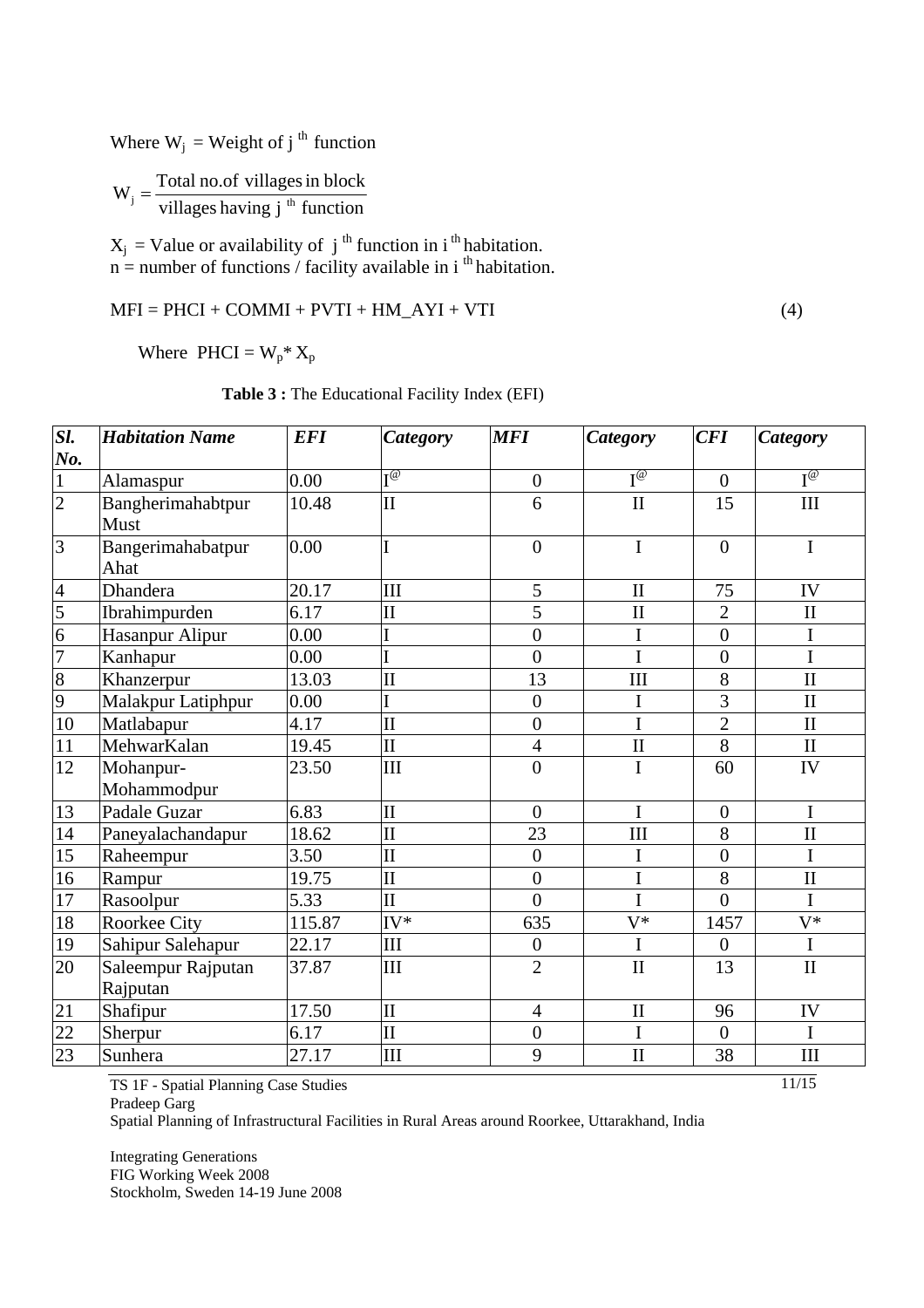*@ – Poor Facility \* – Good Facility* 

 PHC = Primary Health Center (Wt. 10.50) COMM = Community Health Center (Wt. 21.0) PVT = Private Health Center (Wt. 2.10) HM  $AY =$  Homeopathic and Ayurvedic Hospital (Wt. 5.25)  $VT = Vectorinary Hospital (Wt. 5.00)$ 

Roorkee City has a maximum of 635 MFI values, whereas 11 habitations have zero values indicating no medical facilities. Medical facility index has been classified into 4 category i.e. (i) MFI = 0, (ii) MFI between 1 and 10, (iii) MFI between 11 and 25, (iv) MFI > 25. Thirteen habitations have no medical facility and therefore fall under 1<sup>st</sup> category. Seven habitations fall under  $2<sup>nd</sup>$  category, two habitation under  $3<sup>rd</sup>$  category, and Roorkee city under  $4<sup>th</sup>$ category.

### **(3) Transport Facility Index (TFI)**

The Transport Facility Index is a measure of availability of transport facility in the habitation. For this index also, a program has been written in VB. To find TFI, the length of National Highway (NH), State Highway (SH), District Road, Earthen Road and *Kutcha* Roads and Rail Route have been taken into consideration. These values are shown in Table 5. The habitations having good road network have TFI

The TFI is calculated by given weights to each class of transportation i.e *Pucca* road (PR), *Kutcha* road (KR), Foot path (FP), Railway line (RL) and NH/SH using the following equation.

 $TFI = PRI + KRI + FPI + RLI$  (5)

## **(4) Communication Facility Index (CFI)**

The Communication Facility Index (CFI) is a measure of availability of communication facilities in the habitation. To find CFI, availability of Cyber Café (CC), Post Telegraph (PT), Post Office (PO), STD PCO (STDPCO) have been taken into consideration, and a program is written in VB to determine CFI.

The CFI is calculated using the following equation. In this eqn., Cyber Café is given weight 10.50, Post Office as 5.25, STD PCO as 1.50, and Post telegraph as 21.0.

 $CFI = CCI + PTI + POI + STDPCOI$  (6)

From computation, it is evident that these facilities are poor in all habitations, except Roorkee city. Eleven habitations have no communication facility, and therefore fall under  $1<sup>st</sup>$  category, Eight habitations fall under  $2<sup>nd</sup>$  category, two habitations under  $3<sup>rd</sup>$  category, three habitations under  $4<sup>th</sup>$  category and Roorkee city under  $5<sup>th</sup>$  category.

 $\sqrt{12/15}$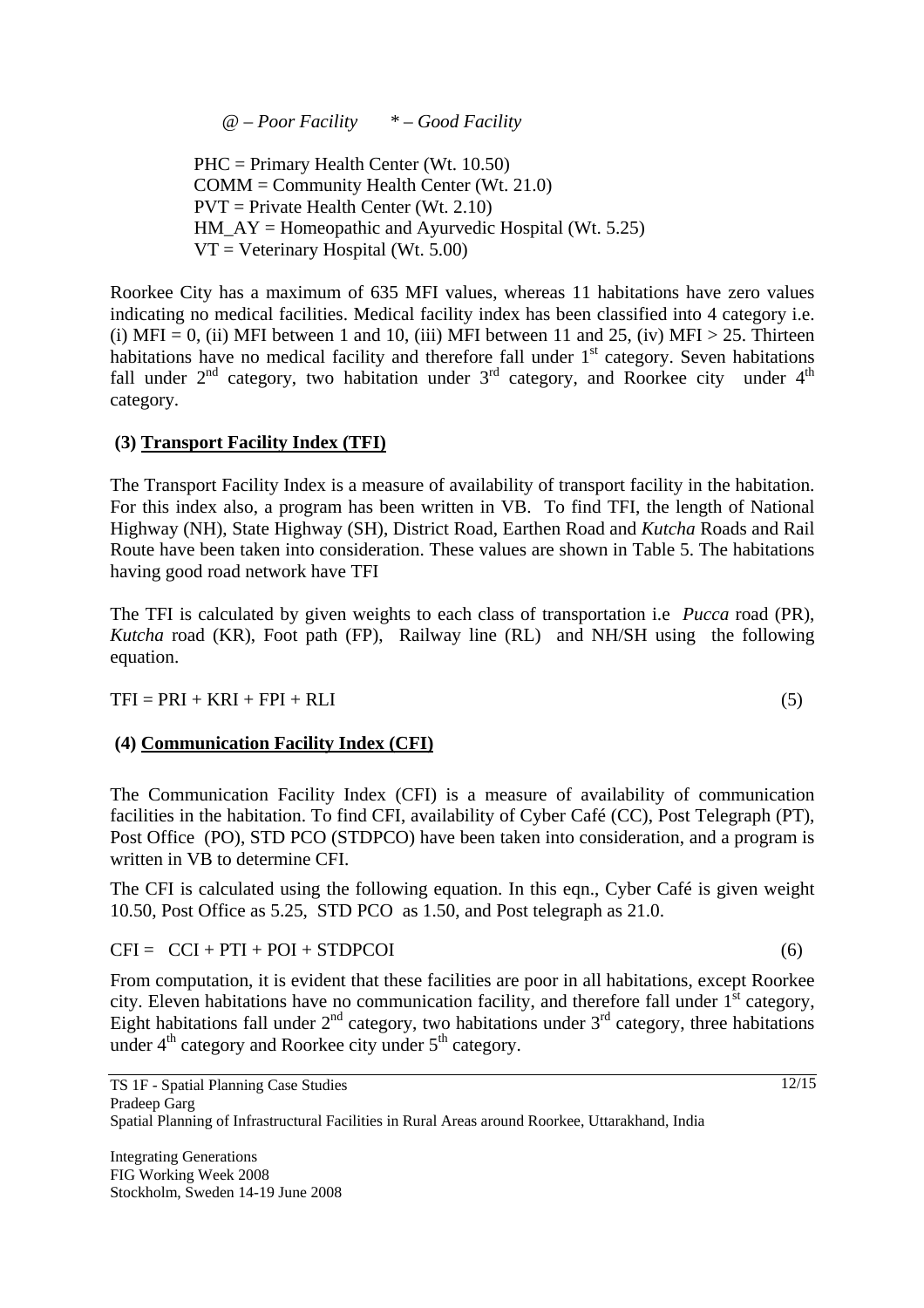### **(D) Suggesting the new locations for providing facilities**

Various buffer zones are created around each of the existing facilities to locate the zones which are not covered within the buffer. Buffer analysis is one of the important approaches in GIS to locate the critical areas. While creating the distance buffer around a facility, it was assumed that the population within the buffer area will use that facility easily because of the approachable distance. The areas, thus left uncovered by such buffer, are those regions where that particular facility is required to be planned. The facilities are proposed in such a way within the uncovered regions so that the entire region is now covered when a distance buffer is again created. For example, a 2 Km radius buffer zone was created for facilities like Middle Schools, High Schools, Hospitals Private Clinics Primary Health Centre Homeopathic/Ayurvedic Hospitals, and Governments Banks & Cooperative Banks, a 1.5 Km Buffer was created around Post Office, and a 3 Km buffer was created around Degree College and Police Station.

Fig. 4shows the buffer of 2 km radius around existing Middle School. Out of 23 habitations, Malakpur Latiphpur, Kanhapur, Khanzerpur, Bangerimahabatpur (Must), Padale Guzar, Mohanpur Mohammadpur, Dhandera, villages do not fall under the buffer zone, so Middle School facilities are required for these habitations. If 2 new Middle Schools are planned, one each at Mohanpur Mohammadpur and Khanzerpur and again a buffer zone of 2 km radius created, it is found that most of the area is covered. Similarly, Fig. 5 shows the buffer of 2 km radius around existing High School. If 2 new High Schools are planned, one each at Mohanpur Mohammadpur and Ibrahimpurden and again a buffer zone of 2 km radius created, it is found that most of the area is covered.



**Fig : 4** Buffer of 2 km Radius around Middle School

TS 1F - Spatial Planning Case Studies Pradeep Garg Spatial Planning of Infrastructural Facilities in Rural Areas around Roorkee, Uttarakhand, India

Integrating Generations FIG Working Week 2008 Stockholm, Sweden 14-19 June 2008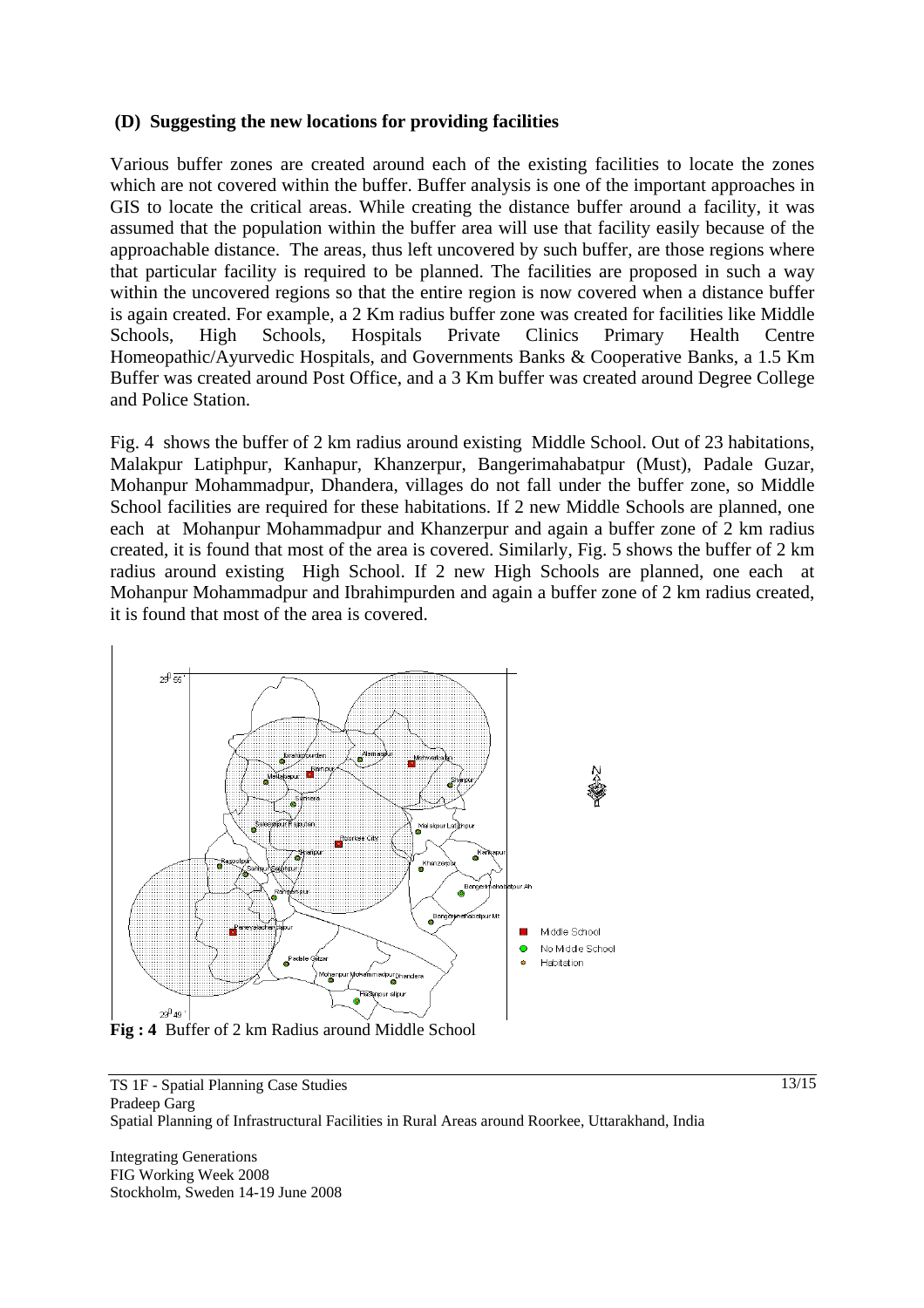A summary of all the above facilities required are given in Table 4.

| Sl.            | <b>Habitation</b>    | <b>Facility Required</b>                               |  |
|----------------|----------------------|--------------------------------------------------------|--|
| $N_{0}$ .      |                      |                                                        |  |
|                | Dhandera             | <b>Primary Health Centre</b>                           |  |
| 2              | Ibrahimpurden        | Post Office, High School                               |  |
| $\overline{3}$ | Kanhapur             | Primary Health Centre, Cooperative Bank                |  |
| $\overline{4}$ | Khanzerpur           | Hospitals, Post Office, Middle School, Degree College, |  |
|                |                      | Govt Bank, Police Station                              |  |
| $\vert$ 5      | MehwarKalan          | Hospitals, Homeo/Aurvedic, Primary Health Centre       |  |
| $\overline{6}$ | Mohanpur-Mohammodpur | Homeo/Aurvedic, Private Clinic, Post Office, Middle    |  |
|                |                      | School, High School, Degree College, Police Station    |  |
|                | Padale Guzar         | Govt. Bank, Cooperative Bank                           |  |
| 8              | Saleempur Rajputan   | <b>Primary Health Centre</b>                           |  |

|  | Table 4 : Facility required |  |
|--|-----------------------------|--|
|--|-----------------------------|--|

## **CONCLUSION:**

The basic aim of this study was to demonstrate the importance of utilizing GIS in planning infrastructure of an area and helps the administrators and local body in the development of region. The planning in the area needs to be carried out on basis of norms specified by the government. Roorkee city and its surroundings have immense potential for educational facilities developmental activities. For overall development, first it is important to concentrate in providing the basic amenities such as education, health, and drinking water. Hence the GIS approach is proposed here is effective and satisfies the stated objective in the field of education. The buffer analysis along with educational facility index incorporated in maps showing several demographic related data, along with current status of education will help the State Government for better governance. This approach would help in prioritizing and developing a similar database for other facilities, like health, drinking water supply etc. in future. This study can be further extended to provide customized interface to GIS be more user friendly.